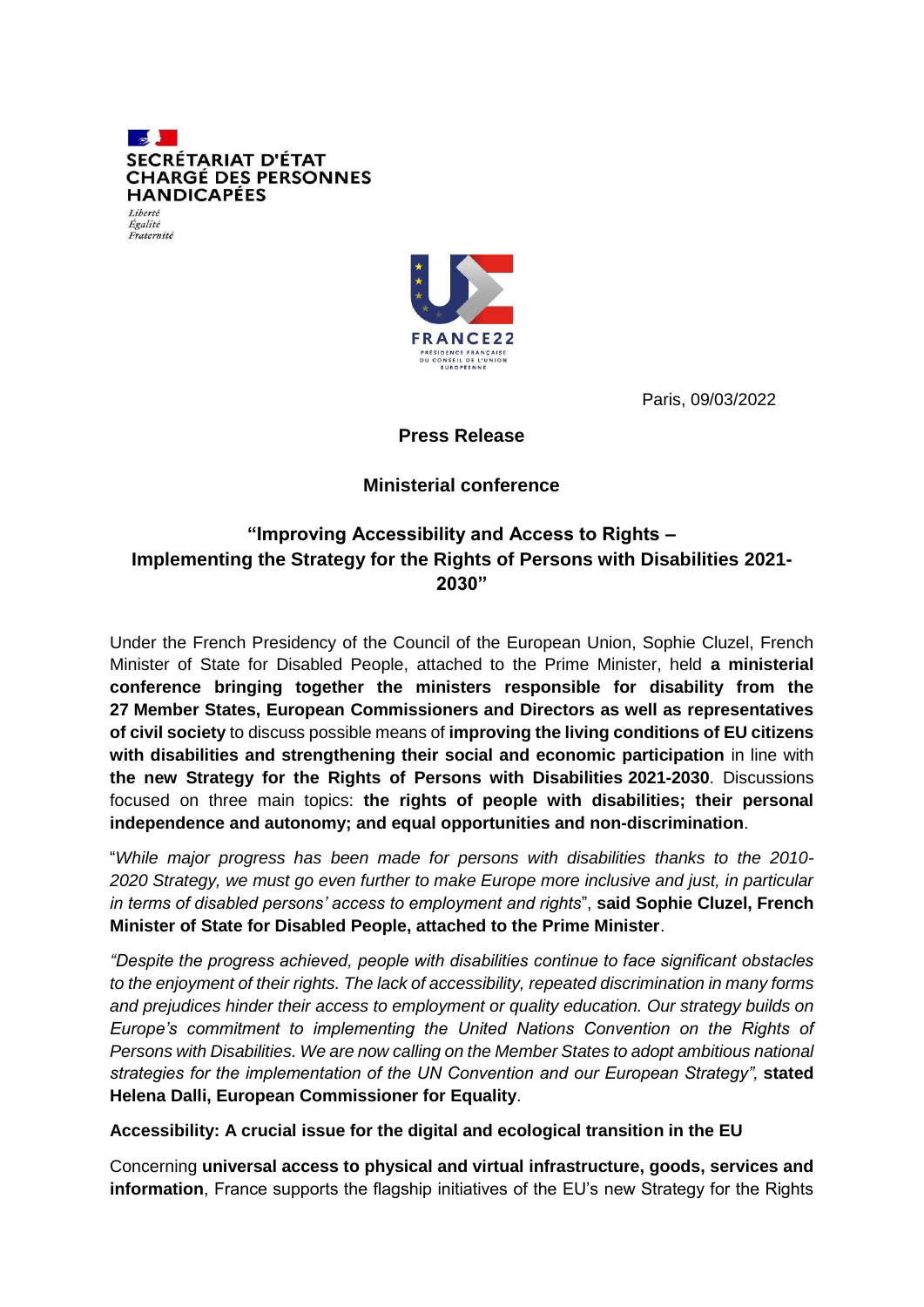of Persons with Disabilities such as the creation of the **AccessibleEU resource centre for accessibility** in 2022 and **the EU disability card**, which ensures equal access across borders.

A pilot for the EU disability card was launched in 2016 in eight EU countries: Belgium, Cyprus, Estonia, Finland, Italy, Malta, Romania and Slovenia. The card does not affect national criteria nor national eligibility rules. The Member States remain free to decide who can obtain the card on the basis of the national definition of disability, and to determine the procedure for granting it. The conference provided the opportunity to highlight these examples of progress and to discuss procedures for their rollout.

### **Access to education and training for all: a priority for Europe**

The European Union has set itself the ambition of **empowering everyone to forge their own path**, with regard to **school, higher education, apprenticeship, training and employment**.

The European Union is reaffirming its support for **the creation of the European Education Area** and has allotted **a budget of over €26 billion to the new Erasmus+ programme for 2021-2027**, which notably provides for special assistance including the additional costs that directly concern disabled students and those assisting them.

### **Developing a European vision of research on autism in neurodevelopmental disorders**

Each year, 5% of children worldwide are born with a neurodevelopmental disorder. **Research on neurodevelopmental disorders is a field undergoing constant evolution in Europe.** Numerous initiatives show that there is a real interest in **building a European Research Area for autism and neurodevelopmental disorders**, for example:

- **The ERA-NET NEURON project** to support the financing of collaborative and multinational research
- **The Innovative Medicines Initiative (IMI)** focused on personalised medicine-based approaches to autism spectrum disorders (ASD)
- **The AIMS-2-TRIALS project**, a European research programme for developing, testing and implementing new treatment with stakeholder participation and a global network of clinical trials for ASD

"*Improving the communication and synergies between the various research teams in the neurosciences and neurodevelopmental disorder fields is an essential pre-requisite to building a European Research Area for autism and neurodevelopmental disorders. We must go further, and involve the subjects and their families in each step of research, placing them at the heart of the procedures and methodologies chosen*", **said Sophie Cluzel, French Minister of State for Disabled People, attached to the Prime Minister.**

### **Towards an open and inclusive labour market in view of the European package on employment for persons with disabilities**

**A flagship initiative of the 2021-2030 strategy for employment, the future "employment package"** is a set of non-legislative measures aiming to **improve the employment opportunities** of persons with disabilities, thanks to the cooperation of the European Network of Public Employment Services, social partners and disability representative organisations. The measures also aim to **increase their employment rate in Europe**, which is lower than that of non-disabled persons (51% compared to 75%).